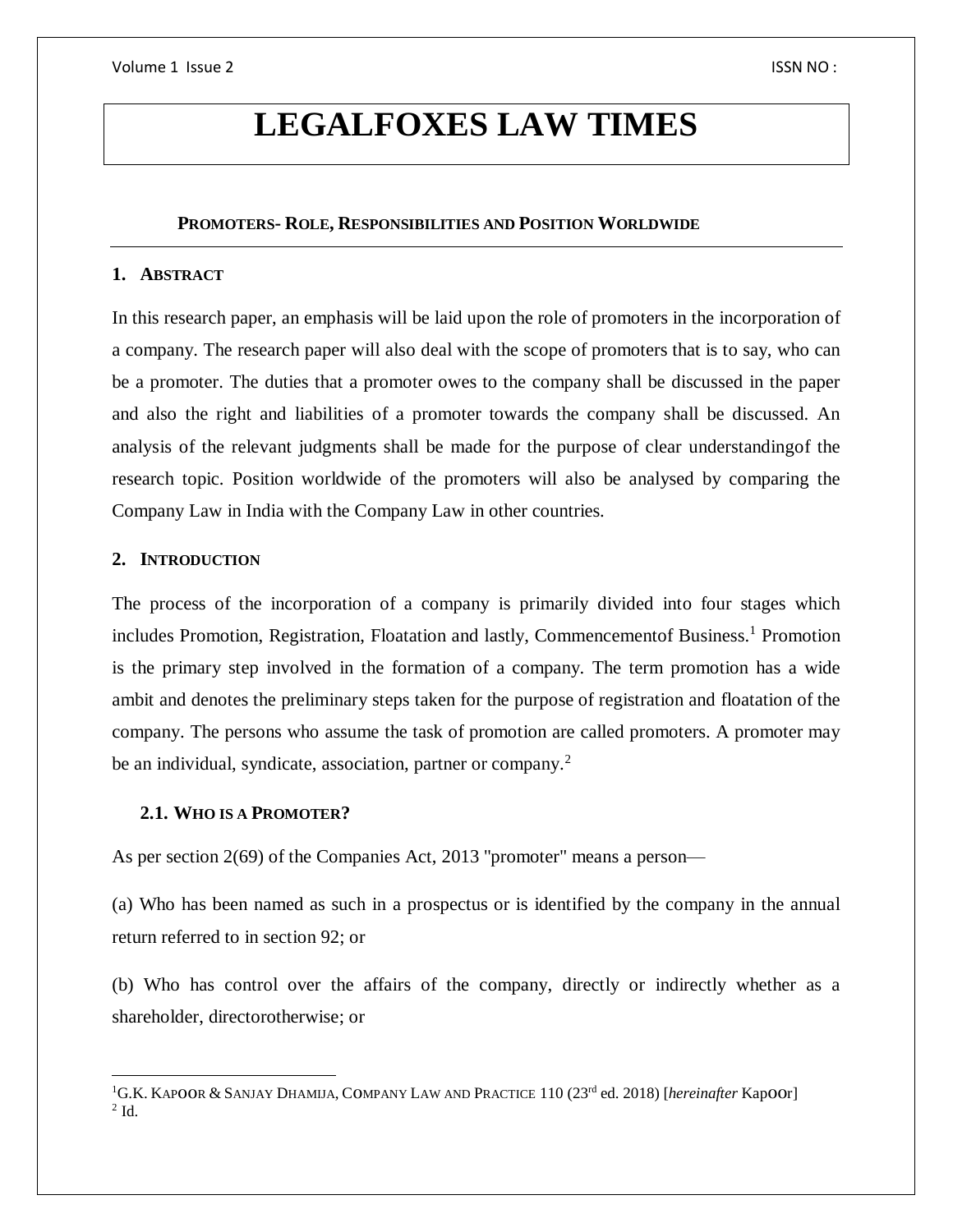(c) In accordance with whose advice, directions or instructions the Board of Directors of the company is accustomed to act: Provided that nothing in sub-clause (c) shall apply to a person who is acting merely in a professional capacity.<sup>3</sup>

A promoter is a person who brings about the incorporation and organisation of a corporation.<sup>4</sup> Cockburn CJ in *Twycross v. Grant (1877)* defined promoter as one who undertakes to form a company with reference to a given project, and to set it going, and who takes necessary steps toaccomplish that business.<sup>5</sup> In this case the court said that "The defendants were the promotersof the company from the very beginning. They framed the scheme, they not only provisionally formed the company, but in fact, to the ends its creators, they found the directors, and qualified them, they prepared the prospectus, they paid for printing and advertising, and the expenses incidental to bringing the undertaking before the world."<sup>6</sup>

To be a promoter one need not necessarily be associated with the initial formation of the company; one whosubsequently helps to arrange floating of its capital will equally be regarded as a promoter.<sup>7</sup> But the persons assisting the promoters by acting in a professional capacity do not thereby become promoters themselves like a solicitor or an accountant.<sup>8</sup>

#### **2.2. WHAT DOES A PROMOTER DO?**

A promoter is basically associated with various activities prior to the coming into existence of a company. A promoter conceives the idea of formation of company after a thorough study of the business world. He draws up the scheme and determines the object of a future company. He prepares the Memorandum of Association, the Articles of Association and the Prospectus. He gets together the able directors who shall act for the company. As discussed earlier, he bears all the preliminary expenses and also finds the suitable financiers to back up the company. Besides this, he makes arrangements with vendors, legal advisers and other persons required for floating a company. He takes the pain for filing the necessary documents with the Registrar of companies

 $3$  The COmpanies Act, Act 18 of 2013 §2(69).

<sup>4</sup>AVTAR SINGH, C0MPANY LAW 135 (17th ed. 2016) [*hereinafte*r Avtar]

<sup>5</sup>SARAH W0RTHINGT0N, TEXT CASES & MATERIALS IN C0MPANY LAW 498 (11th ed 2013) [*hereinafter* Sarah] <sup>6</sup> Avtar *Supra* n0te 4 at 136.

<sup>7</sup>Lagunas Nitrate C0. v. Lagunas Syndicate (1899) 2 Ch. 392.

<sup>8</sup> Kap00r*Supra* n0te 4 at110.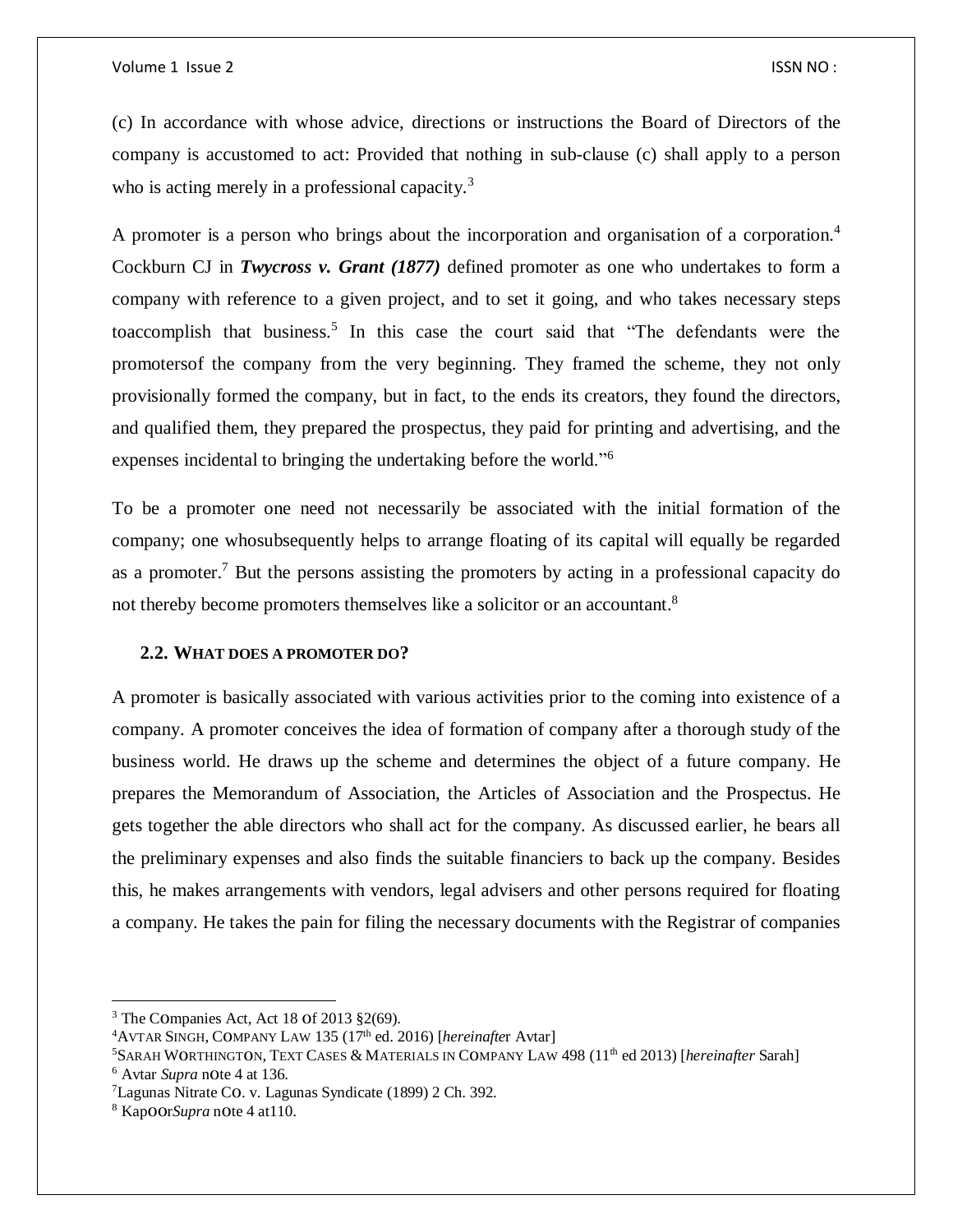for the certificate of incorporation. In simple words, a promoter paves the way for a company to stand in its own feet.<sup>9</sup>

# **3. POSITION OF PROMOTERS:**

A promoter stands in a fiduciary relation towards a company which he is engaged in forming. He is neither an agent nor a trustee of a future company.<sup>10</sup> The reason being that for the existence of agency, there shall be a principle-agent relationship, but a promoter can be the agent because the company is not yet into existence. It may be noted that fiduciary relation means a relation of trust, confidence and good faith. $11$ 

## **3.1. LEGAL POSITION OF PROMOTERS**

The position of promoters in relation to a company was explained by LORD CAIRNS in *Erlanger v. New Sombrero Phosphate Co. <sup>12</sup>*in the following words, "Promoters in my opinion stands undoubtedly in a fiduciary position. They have in their hands the creation and moulding of the company. They have the power of defining how and when, in what shall and under what supervision the company shall start into existence and begin to act as a trading corporation."

Similarly, in **Lagunas Nitrate Co. v. Lagunas Syndicate (1899)** the Court held that "the promoters stand in a fiduciary relation to the company they promote and to those persons, whom they induce to become shareholders in it."

Promoters are fiduciaries. A contract between the promoter and the company is voidable at Company's option unless the promoter has disclosed all material facts relating to that contract to an independent board, and the company has freely agreed to the terms.<sup>13</sup>The legal position of promoters will further be discussed in his duties and the contracts entered by a promoter in the behalf of company.

#### **4. DUTIES AND RESPONSIBILITIESOF PROMOTERS:**

<sup>&</sup>lt;sup>9</sup>H.K. SAHARAY, COMPANY LAW 17 (6<sup>th</sup> ed. 2012) [*hereinafter* Saharay]  $10$  Id. at 18.

<sup>&</sup>lt;sup>11</sup>R.L. NOLAKHA, COMPANY LAW AND PRACTICE 5.3 ( $1<sup>st</sup>$  ed. 2015).

<sup>&</sup>lt;sup>12</sup>Erlanger v. New SOmbrerO PhOsphate CO. (1878) LR 3 AC 1218.

<sup>13</sup> Sarah *Supra* n0te 5 at 499.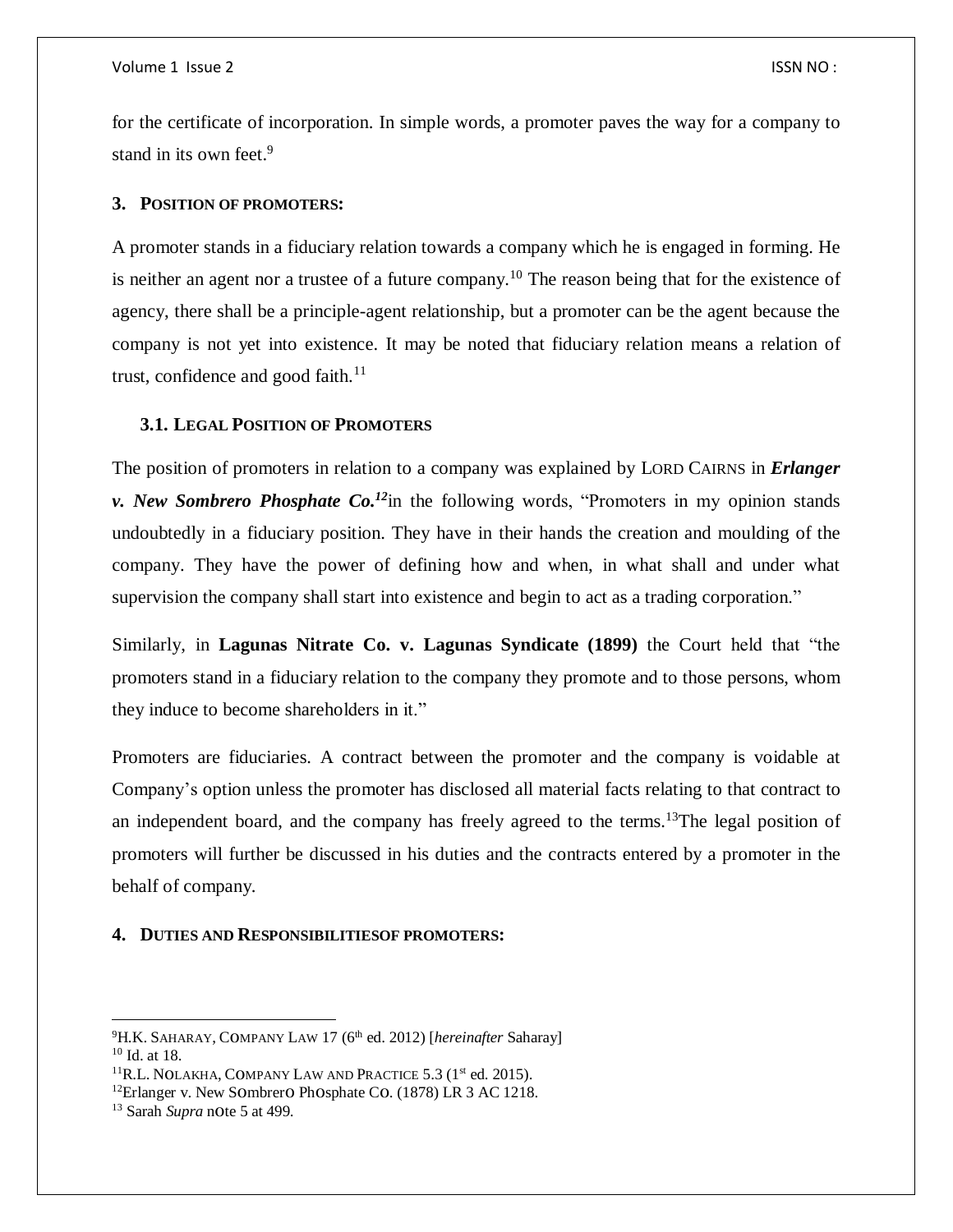The Companies Act, 2013 contains no statutory provisions regarding the duties of promoters. But the act imposes a liability upon the promoters for any misconductlike in Sections 34, 35 and 339 of the Act.<sup>14</sup> However, the Courts have played a significant role in determining the duties of promoters because there have in several instances where the promoters have tried to seek personal advantages at the cost of company.

### **4.1. DUTY TO DISCLOSE SECRET PROFITS:**

The most common way by which the promoters used to make secret profits was by purchasing business or property themselves and then selling it to company at higher price. A promoter is not forbidden to make profits, but to make secret profits. He may make a profit out of promotion with the consent of the company just like an agent can keep profits with his principal's consent.

## **GLUCKSTEIN V. BARNES (1900) AC 240.**

In this case it was emphasised that a promoter shall disclose his interest and profits to the shareholders of the company. The facts of the case are "a syndicate of persons was formed to raise a fund, buy a property called OLYMPIAand resell it to a company. They brought the property for  $\epsilon$ 1,40,000 and formed a limited company and then resold the property for  $\epsilon$ 1,80,000 to the company, of which they were first directors. They issued a prospectus inviting applications for shares and disclosing the two prices of  $\epsilon$ 1,40,000 and  $\epsilon$ 1,80,000 but not the profit of  $\epsilon$ 20,000.<sup>15</sup>

It was held that the promotersought to have disclosed to the company the profit of  $\epsilon$ 20, 000. Halsbury L.C. said that "it is too absurd to suggest that a disclosure to the parties to this transaction is a disclosure to the company. They were there by the terms of the agreement to do the work of the syndicate, that is to say, to cheat the shareholders."<sup>16</sup>

# **4.2. ISSUE OF PROSPECTUS:**

Section 26, Companies Act, 2013 requires particulars regarding legal actions against promotersof the company to be disclosed in the prospectus.<sup>17</sup> Every promoter is under a duty to disclose any

<sup>14</sup> Kap00r*Supra* n0te 4 at113.

<sup>15</sup> Gluckstein v. Barnes (1900) AC 240.

<sup>16</sup> Avtar *Supra* n0te 4 at 139.

<sup>&</sup>lt;sup>17</sup> The COmpanies Act, Act 18 of 2013 §26.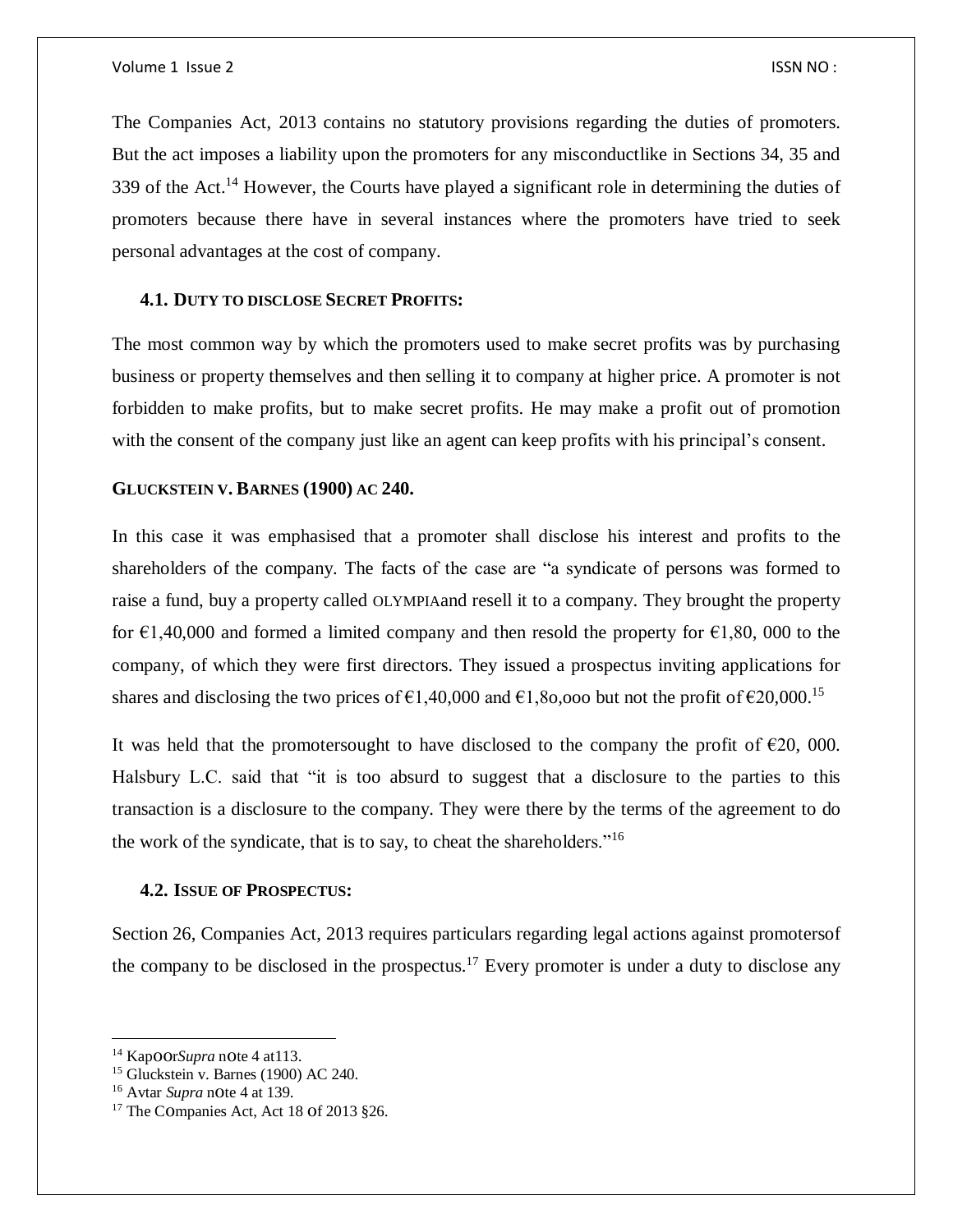litigation or legal action pending or taken against him during the last five years immediately preceding the year in which the company issues the prospectus.<sup>18</sup>

Therefore, the promoter is under a statutory liability for ensuring that all particulars are stated in the prospectus as per the section. He also has to ensure that all required reports are provided and declare that all compliances are made.

# **4.3. DUTY OF DISCLOSURE OF INTEREST:**

In addition to his duty of disclosure of secret profits, a promoter shall disclose to the company any interest he has in a transaction entered into by it. This is so even where a promoter sells property of his own to the company, but does not have to account for the profit he makes from the sale because he bought the property before the promotion began.<sup>19</sup>

# **4.4. WHOM TO MAKE THE DISCLOSURE?**

As discussed earlier, a promoter is allowed to make a profit out of promotion but with the consent of the company. In Erlanger's (supra) case it was held that it would be sufficient if the disclosure is made to an independent and competent Board of Directors.<sup>20</sup> However, at the time when promoters are involved, an entirely independent board of directors would be impossible in case of a private company and many public companies. In such cases, the disclosure shall be made to the whole body of persons who provide the company with its initial capital. $21$ 

Having taken a secret profit, a promoter may pursue one of four courses in order to secure corporate approval: (I) He may provide an independent board of directors, not under his control directly or in directly, and make full disclosure to the corporation through them; (2) he may make a full disclosure to each original subscriber of shares in the corporation; (3) he may procure a ratification of the transaction after disclosing its circumstances by vote of the stockholders of the completely established corporation; and (4) he may be himself the real subscriber to all

<sup>18</sup> Harpreet Kaur,*Promotersand C0rp0rate G0vernance underthe C0mpanies Act, 2013 and Allied Acts in India,* 3

J. Nat'l L.U. Delhi62, 53-70 (2017).

<sup>19</sup> Kap00r*Supra* n0te 4 at115.

<sup>20</sup> Kap00r*Supra* n0te 4 at114.

<sup>21</sup> Lagunas Nitrate C0. v. Lagunas Syndicate (1899) 2 Ch. 392.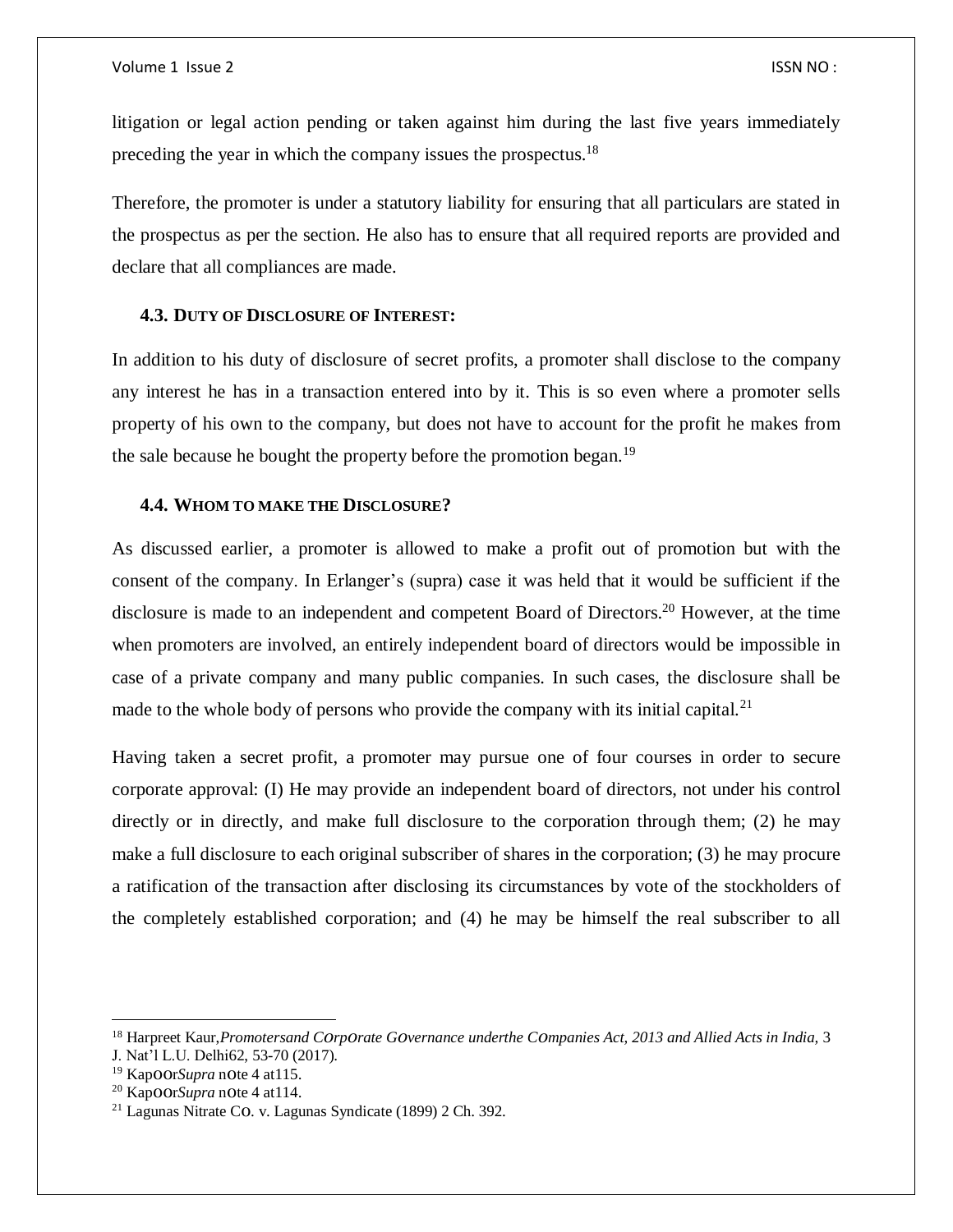shares of capital stock contemplated as part of the promotion plan. Whatever course is followed, it should be noted that the ultimate objective of the promoter in securing corporate approval.<sup>22</sup>

# **5. LIABILITIES OF PROMOTERS:**

The Companies Act, 2013 makes the promoters liable for their misconduct and various other activities involving making secret profits and giving wrong information in the prospectus of the company.

#### **5.1. LIABILITY FOR MISSTATEMENTS IN PROSPECTUS:**

Criminal liability for misstatement in the prospectus is provided by SECTION 34of the Act. Under the section<sup>23</sup>, a promoter will be jointly criminally liable if he authorised issue of prospectus containing untrue or misleading statement or included or omitted some information which becomes misleading for investorsand such person shall be held liable under SECTION447of the Act which talks about Punishment for Fraud in the words"Without prejudice to any liability including repayment of any debt under this Act or any other law for the time being in force, any person who is found to be guilty of fraud [involving an amount of at least ten lakh rupees or one per cent. of the turnover of the company, whichever is lower] shall be punishable with imprisonment for a term which shall not be less than six months but which may extend to ten years and shall also be liable to fine which shall not be less than the amount involved in the fraud, but which may extend to three times the amount involved in the fraud."<sup>24</sup>

By a combined reading of section 34 and 447 of this Act, if a promoter plays fraud upon by the company by the way of issuing misleading statements in the prospectus, he shall be liable u/s 447 of the Act.

However, the directors cannot be held vicariously liable for signing of false, misleading prospectus by his duly authorised agent. The principle cannot be held liable for the unlawful acts done by his agents.<sup>25</sup>

#### **5.2. CIVIL LIABILITYFORMISSTATEMENTS IN PROSPECTUS:**

<sup>23</sup> The C0mpanies Act, Act 18 0f 2013§34.

 $\overline{\phantom{a}}$ 

<sup>22</sup>J.H.J., *C0rp0rati0ns: Liability 0f Promoters f0r Secret Pr0fits*, 34 MICHIGANL.R.1190, 1189-1195 (1936).

<sup>24</sup> The C0mpanies Act, Act 18 0f 2013§447.

<sup>&</sup>lt;sup>25</sup>CORPORATE LAW ADVISOR, GUIDE TO COMPANIES ACT, 2013 110 ( $3<sup>rd</sup>$  ed. 2015).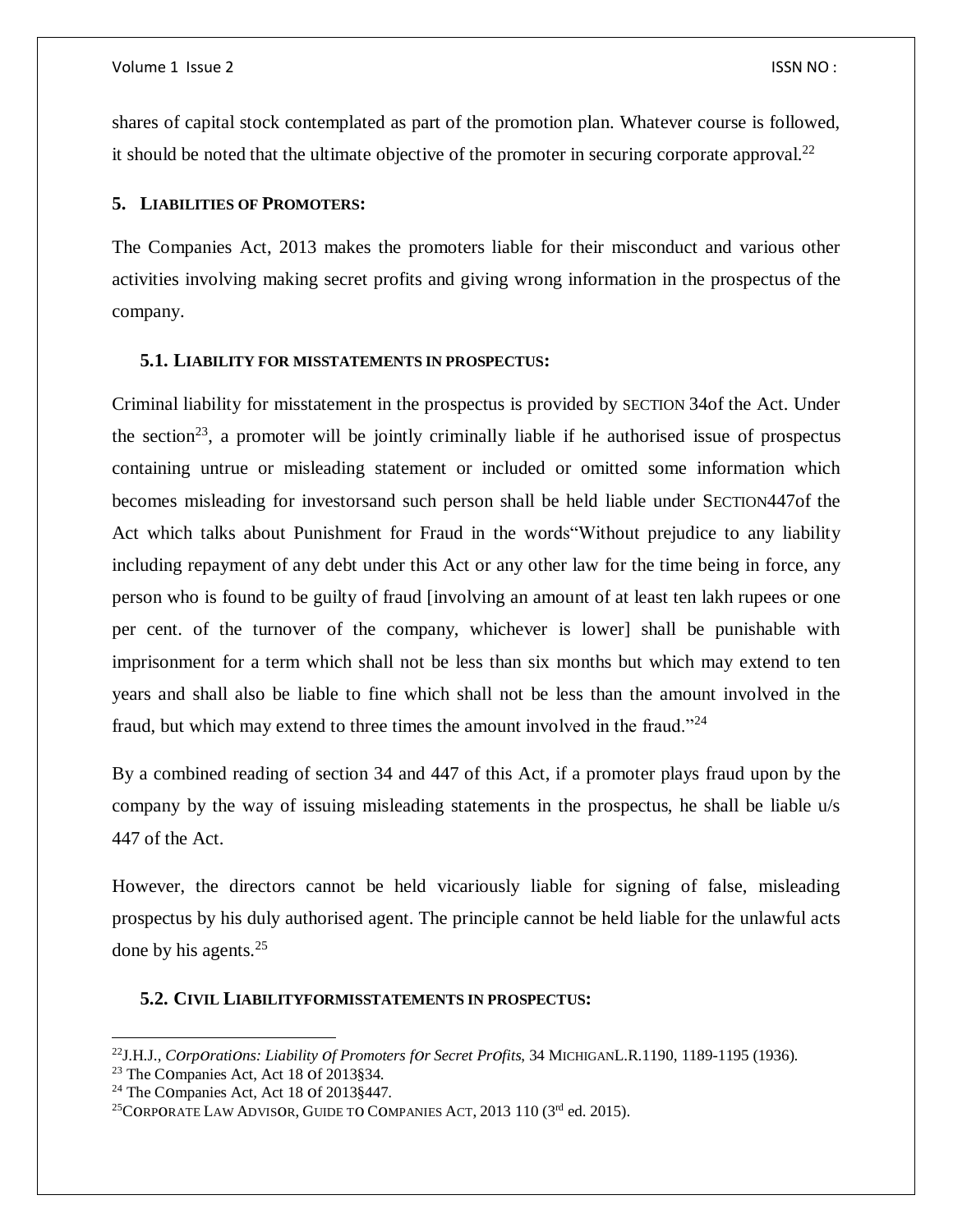SECTION 35 provides for civil liability for misstatements in prospectus. Promoters may be held liable with all directors, experts and others who authorised issue of the prospectus of the company along with the company for compensation. Compensation is given to the person who trusting the misstatement or omission or inclusion in the prospectus, invested in the securities and suffered loss or damage.<sup>26</sup>

#### **5.3. LIABILITY FOR PRIVATE PLACEMENT:**

The Companies Act, 2013 has provided for offer or invitation for subscription of securities on private placement for the first time under section 42. If such a private placement is in contravention of the section, promoters along with directors and company can be held liable for a penalty.

#### **5.4. ORDER OF EXAMINATION ON FRAUD:**

Section 300of the Act states that "where an order has been made for the winding up of a company by the [Tribunal,](https://www.lawnotes.in/Tribunal) and the Company Liquidator has made a report to the Tribunal under this Act, stating that in his opinion a fraud has been committed by any person in the promotion, formation, business or conduct of affairs of the company since its formation, the Tribunal may, after considering the report, direct that such person or officer shall attend before the Tribunal on a day appointed by it for that purpose, and be examined as to the promotion or formation or the conduct of the business of the company or as to his conduct and dealings as an officer thereof."<sup>27</sup>

#### **5.5. LIABILITY FOR FRAUDULENT CONDUCT OF BUSINESS:**

Section 339 and 34oof the Act provides for the liabilities against the directors or any other person who is involved in some fraud. Section 339 provides that if at the time of the winding up of the company, if any of the activities is done to defraud the creditors or for any other fraudulent activity, such person shall be held personally liable for such fraudulent conduct<sup>28</sup>. Section  $34\sigma$ creates liability for the delinquent acts which me be done during the promotion or formation of the company. If any person has misapplied or retained any of company property which is

 $\overline{\phantom{a}}$ 

<sup>26</sup>*Supra* n0te 18 at 62.

<sup>27</sup> The C0mpanies Act, Act 18 0f 2013 §300.

<sup>28</sup> The C0mpanies Act, Act 18 0f 2013 §339.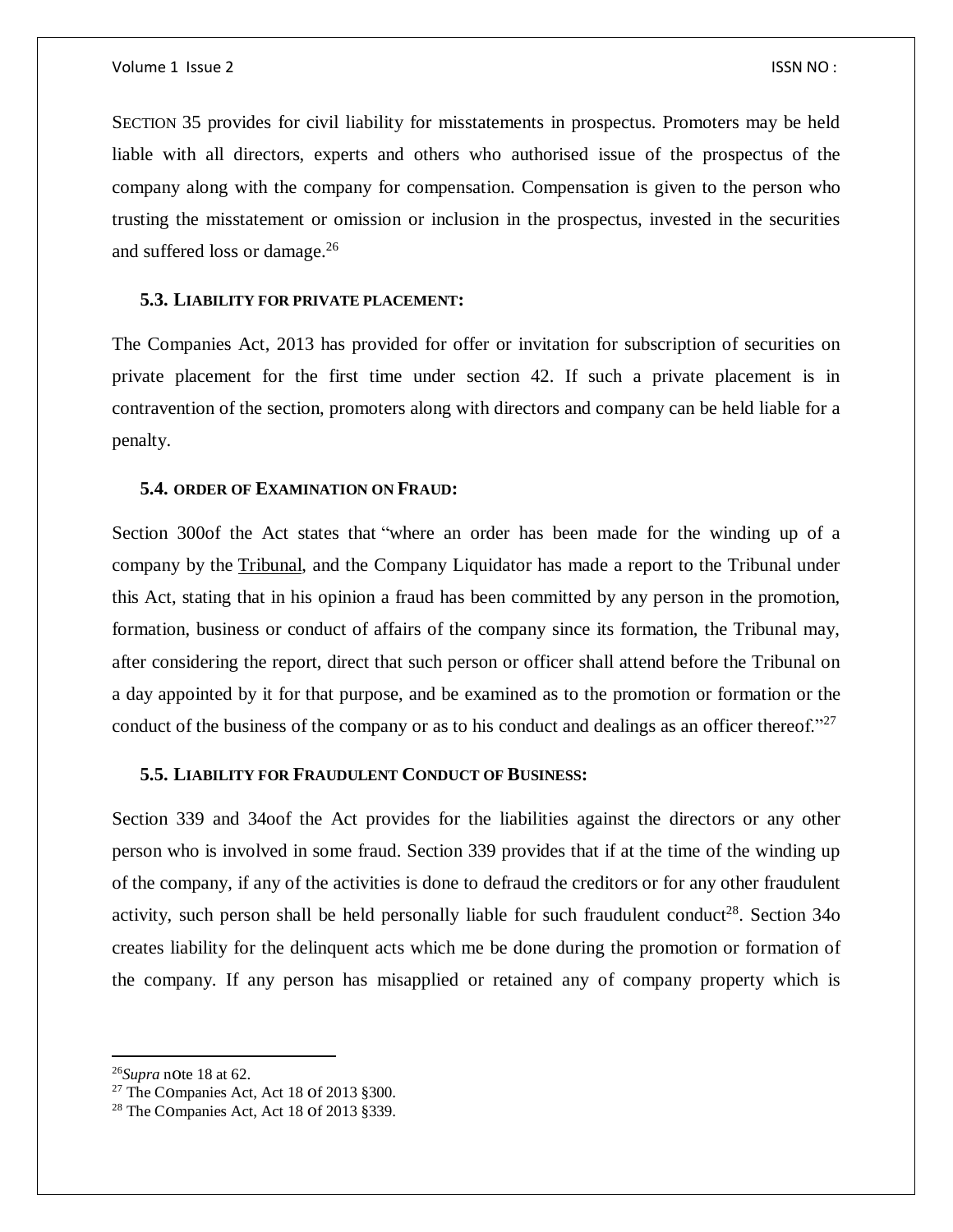unaccounted or has been guilty of any misfeasance or breach of trust, shall be held liable and would be liable to repay such amount.<sup>29</sup>

#### **6. PRE-INCORPORATION CONTRACTS BY PROMOTERS:**

Sometimes, contracts are made on behalf of a company even before it is duly incorporated. But no contract can bind a company before it becomes capable of contracting by incorporation.<sup>30</sup> But, there have been several changes after the passing of the Specific Performance Act, 1963. Section  $15(h)^{31}$ of the Act provides that where the promotersof a public company have made a contract before incorporation for the purposes of the company, and if the contract is warranted by the terms of its incorporation, the company may enforce it. Warranted by its terms of incorporation means that within the scope of company's object stated in the memorandum.

#### **7. PROMOTERS WORLDWIDE:**

The status of the promotersof a Company are generally same throughout the globe. Even the Indian Company law is a compilation of various foreign laws and judgments. But there are little differences too. For instance, under the Massachusetts rule the promoter's duty of disclosure extends not only to those persons who were stockholders at the time of the transaction complained of, but also to future stockholders within the pale of the original promotion plan. However, under the federal rule announced in **Old Dominion Copper Mining & Smelting Co. v. Lewisohn**, if all of the then existing stock holders have assented to the promoter's profit with full knowledge of the facts, the issue of corporate approval is closed, and the rights of the corporation are not changed by the fact that innocent members may be subsequently induced to come in.<sup>32</sup> Under the English system, the law relating to pre-incorporation contracts is that the promoters would be held personally liable for the contracted by them on the behalf of the company. The reasoning given by English court in the case of *Kelner v. Baxter<sup>33</sup>* is that "But as there was no corporation in existence at the time, the agreement would be wholly inoperative, unless it was held to be binding on the defendants personally. The cases referred to in the course of the argument fully brought out the proposition that where a contract was signed by one who

<sup>29</sup> The C0mpanies Act, Act 18 0f 2013§340.

<sup>30</sup> Kap00r*Supra* n0te 4 at118.

<sup>31</sup> The Transfer 0f Pr0perty Act,Act 4 0f 1882 § 15(h).

<sup>32</sup>*Supra* n0te 22 at 1192.

<sup>33</sup> Kelner v. Baxter, (1866) LR 2C 174.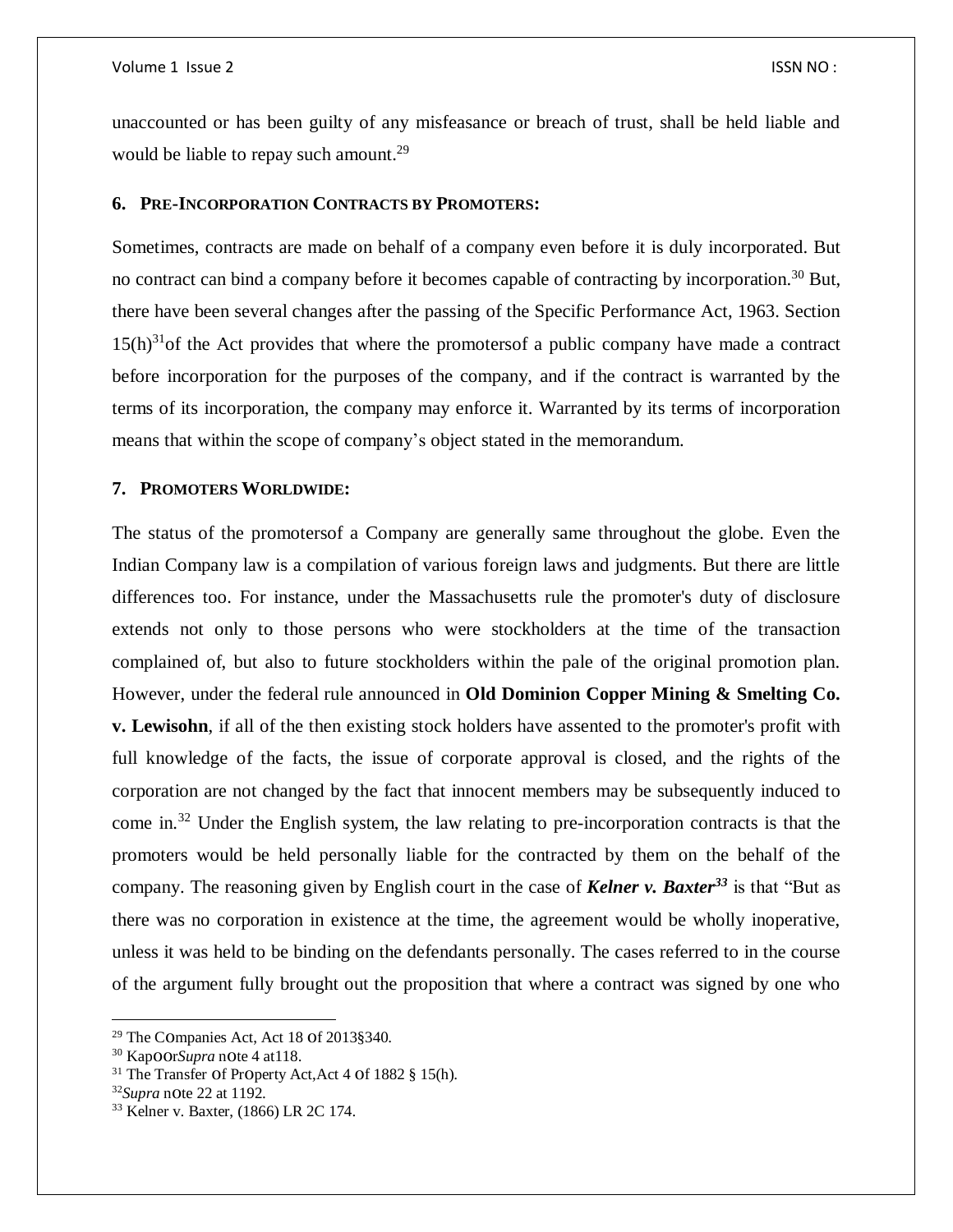professes to be signing as *agent*, but who has no principal existing at the time, and the contract would be wholly inoperative unless binding upon the person who signed it, he is bound thereby; and a stranger cannot by subsequent ratification relieve him from that responsibility."<sup>34</sup>

# **8. C0NCLUSI0N**

After a careful analysis of the research, it can safely be concluded that a promoter is one 0f the m0st imp0rtant persons behind the existence of a company. It is the promoter, who sets the idea of incorporation 0f a company. But the promoters remain into existence only till the time prior to incorporation. One a company comes intoexistence; the role of promotersends and they are replaced by the directors. The promoters can be the shareholders or the directors.Oneof the most important factors that must be kept in mind about the promoters is that they are in a fiduciary relation with the company. Fiduciary relation is one of trust and confidence. Thus, the promoters have a duty to maintain complete transparency and zero secrecy. The promoters can make extra profits on a promotion but with the consent of the company. But the Company Law in India will hold a promoter individually liable if he is involved in any misconduct or misfeasance as we have seen in the Section 34 and 35 of the Act and the punishment has been mentioned in Section 447. With respect to the promoter's right in pre-incorporation contract, that contract may become operable of the company after incorporation ratifies such act. And this will happen when the contract is not against the objects stated in the Memorandum of the Company.

## **9. REFERENCES**

## **ARTICLES**

- Harpreet Kaur, *Promoters and Corporate Governance Under The Companies Act, 2013 And Allied Acts In India,* 3 J. Nat'l L.U. Delhi 53-70 (2017)
- J.H.J., *Corporations: Liability of Promoters for Secret Profits*, 34 MICHIGANL.R. 1189- 1195 (1936)
- Manfred W. Ehrich & Lucille C. Bunz, *Promoters' Contracts*, 38 YALE L.J. 1o11-1o46 (1929)

<sup>34</sup>Manfred W. Ehrich & Lucille C. Bunz,*Promoters' C0ntracts*, 38YALEL.J. 1013, 1011-1046 (1929).